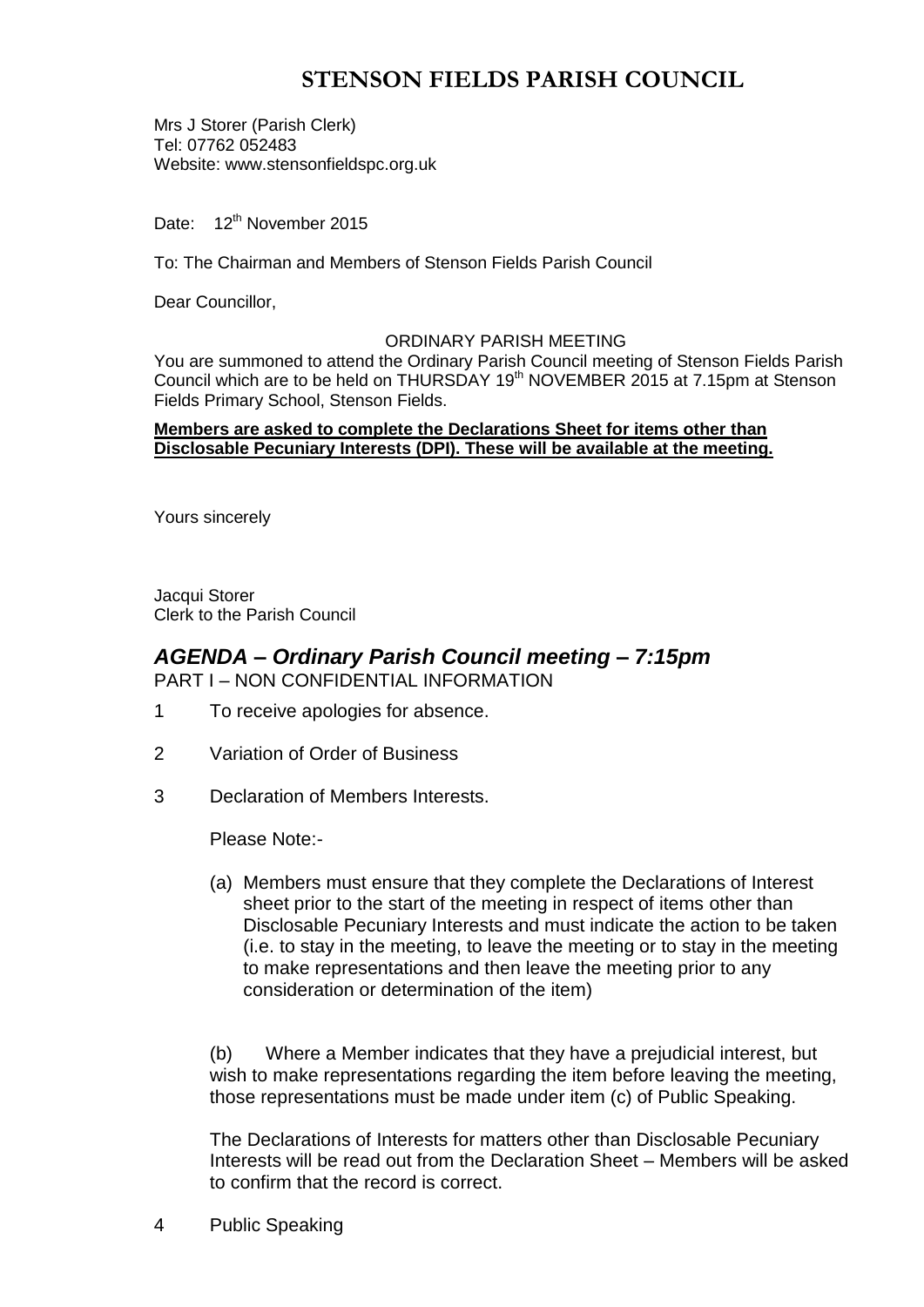(a) A period will be made available for members of the public and Members of the Council to comment on any matter.

(b) If the Police Liaison Officer, a County Council or District Council Member is in attendance they will be given the opportunity to raise any relevant matter.

(c) Members declaring an interest other than a Disclosable Pecuniary Interest who wish to make representations or give evidence under the National Association of Local Councils' (NALC) Code of Conduct shall do so at this stage.

- 5 To approve the Minutes of the Meeting held on 22<sup>nd</sup> October 2015 (Copy already circulated)
- 6 To determine which items if any from Part 1 of the Agenda should be taken with the public excluded. If the Council decides to exclude the public it will be necessary to pass a resolution in the following terms: -

**"In view of the confidential nature of item …. to consider a resolution to exclude the press and public from the meeting in accordance with the Public Bodies (Admission to Meetings) Act 1960, s1, in order to discuss the item."** 

7 Chairman's Announcements and reports. (a) For the Chairman of the Parish Council to present any reports and/or amendments

(b) For the Chairman of the Parish Council to report on matters discussed during the public participation section as appropriate

- 8 Report of the Clerk on:
	- (a) Items from the last meeting
	- (b) Fox Close play equipment
- 9 Correspondence
	- 1. DALC various circulars
	- 2. DCC Have your say on £40m cuts to DCC budget in the next financial year (closing date  $4<sup>th</sup>$  December 2015)
	- 3. SDDC Planning briefing sessions
	- 4. Streetscape proposal for the location of new play equipment at Fox Close
	- 5. Mr F McArdle requesting dates to meet regarding boundary review
- 10 Finance
	- (a) Accounts for Payment
	- (b) To consider any amendments to the Risk Assessment
- 11 To consider Planning Applications
- 12 Police Issues/Speed Limits/Road Safety
- 13 Saxon Gate at Newton Village Development, Stenson Road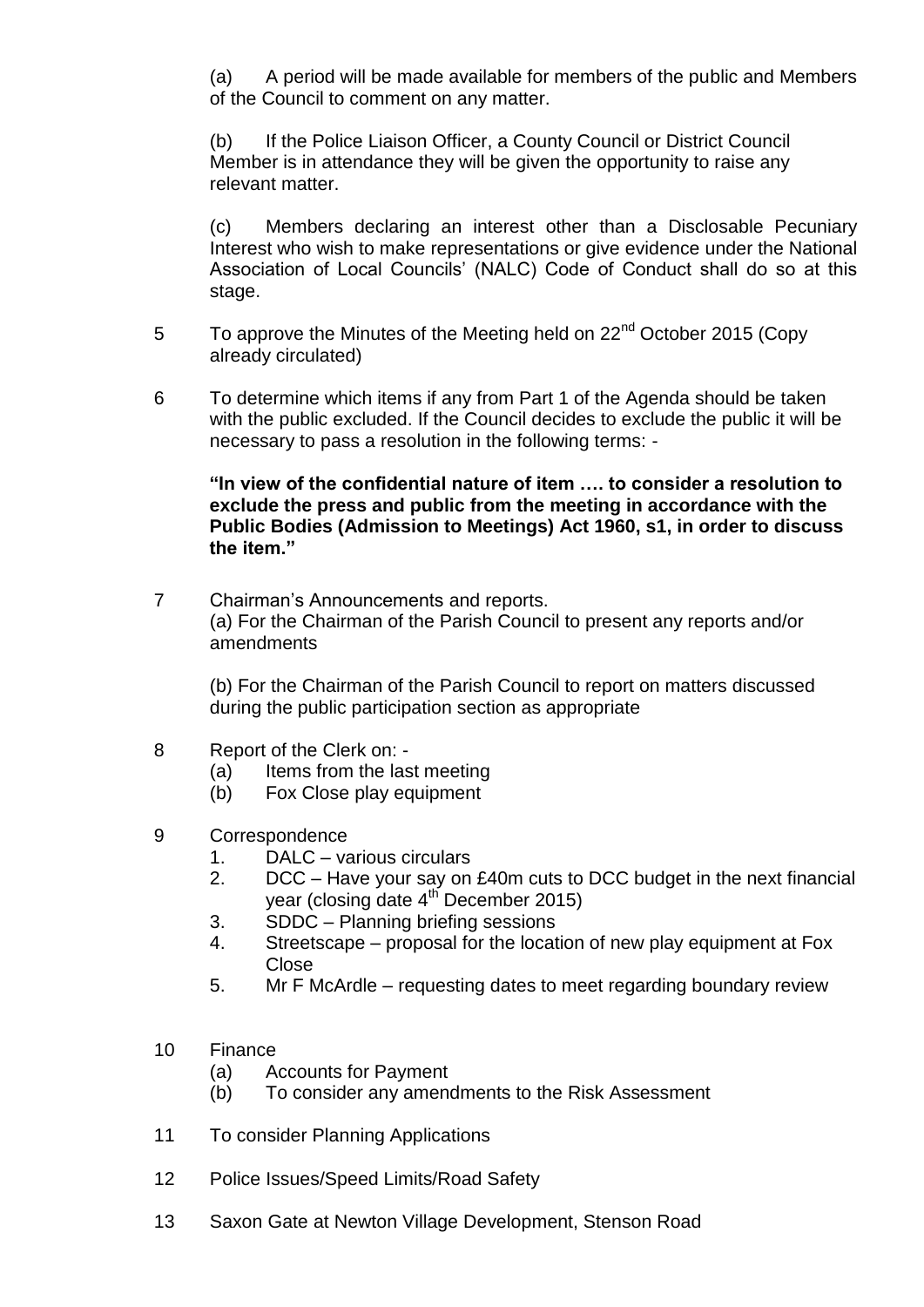- 14 Lengthsman Scheme
- 15 Environment
- 16 To receive any update on the proposed Parish Boundary Changes
- 17 Consultations
	- a) Have your say on £40m cuts to DCC budget in the next financial year (closing date 4th December 2015) *– see correspondence item 2*
- 18 To receive feedback and reports a) The Strategy Working Party/Liaison Group b) Cllr Rogers – Feedback on attendance at the local GP's patient group AGM c) Cllrs Bonnell & Lisewski – Feedback on attendance at meeting to restart a NHW scheme in Stenson Fields
- 19 Items for information only
	- (a) Reports from Meetings attended
	- (b) Notification of Forthcoming meetings

PART II – CONFIDENTIAL INFORMATION

- 20 To move the following resolution "That in view of the confidential nature of the business about to be transacted (in respect of the personal situation of an employee which could result in legal proceedings) it is advisable in the public interest, that the press and public be temporarily excluded and they are instructed to withdraw."
- 21 Date of next Parish Council meeting  $-17<sup>th</sup>$  December 2015

# **CONFIDENTIAL SECTION**

No items have been raised.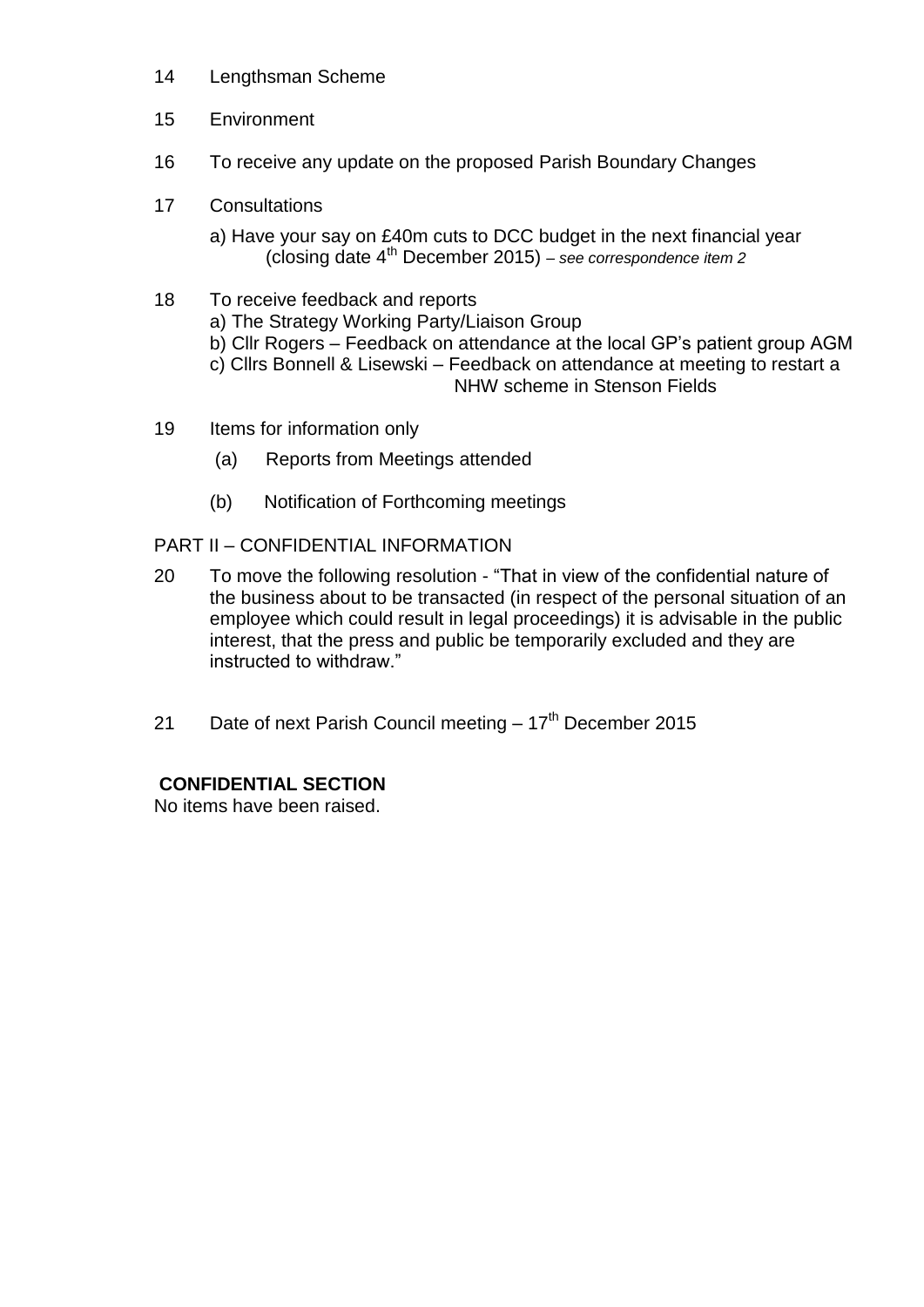## **CLERK's REPORT – NOVEMBER 2015**

#### AGENDA No 8. Matters from last meeting

All matters raised at the last meeting have been raised with the various departments and authorities.

Min 451/15 Litterbins – The Clerk has made another request for SDDC to install a large litterbin at Fox Close and the Asda Link path. Following an exchange of emails, SDDC has sought clarification of the location of the bin, which Cllr Lisewski has assisted with. A decision of SDDC as to what action is to be taken, is awaited.

Min 454/15 – The Clerk has passed onto Cllr Shepherd, the names of the Cllrs willing to be part of a Liaison Committee

Min 454/15 – The Clerk reported the extension work at 2 Glendon Road to SDDC Enforcement Officer, who initially advised that building regulations had been sought and granted. The Officer was advised of the covenant relating to extensions which covers the estate. The Officer was to visit the site and report back. The Clerk has requested feedback on the visit, and this is still awaited.

Min 455/15 d) The Clerk has provided Cllrs Shepherd and Davison with the drawings and S106 agreement which shows the installation of a crossing point.

Min 458/15 a) & c) these hedges have been reported to SDDC, follow up emails have been sent and a response is awaited.

Min 458/15 d) The Clean Team were instructed to remove the rubbish

Min 458/15 e) SDDC is aware that the leaflets advising of the bin collections were out of date, but had already scheduled for the new information to be circulated the week following the Council meeting. All households should have received a leaflet.

#### 8b) Fox Close Play Equipment

Min  $451/15$  - The Chairman and Vice Chairman met with the contractor on  $9<sup>th</sup>$  November to discuss the location of the new play equipment. A copy of the proposal made by the contractor has been circulated by email to all Cllrs.

RECOMMENDATION that the siting of the play equipment is agreed and for the Clerk to then submit the grant funding contribution to Tarmac.

#### 11. Planning Matters

#### **Applications**

CD9/0715/65 - Proposed extensions to the existing main school building, Stenson Fields Primary Community School, Goathland Road, Stenson Fields

9 2015 0958 – The erection of a rear two storey extension at 25 Outram Way, Stenson Fields.

**Decisions** None